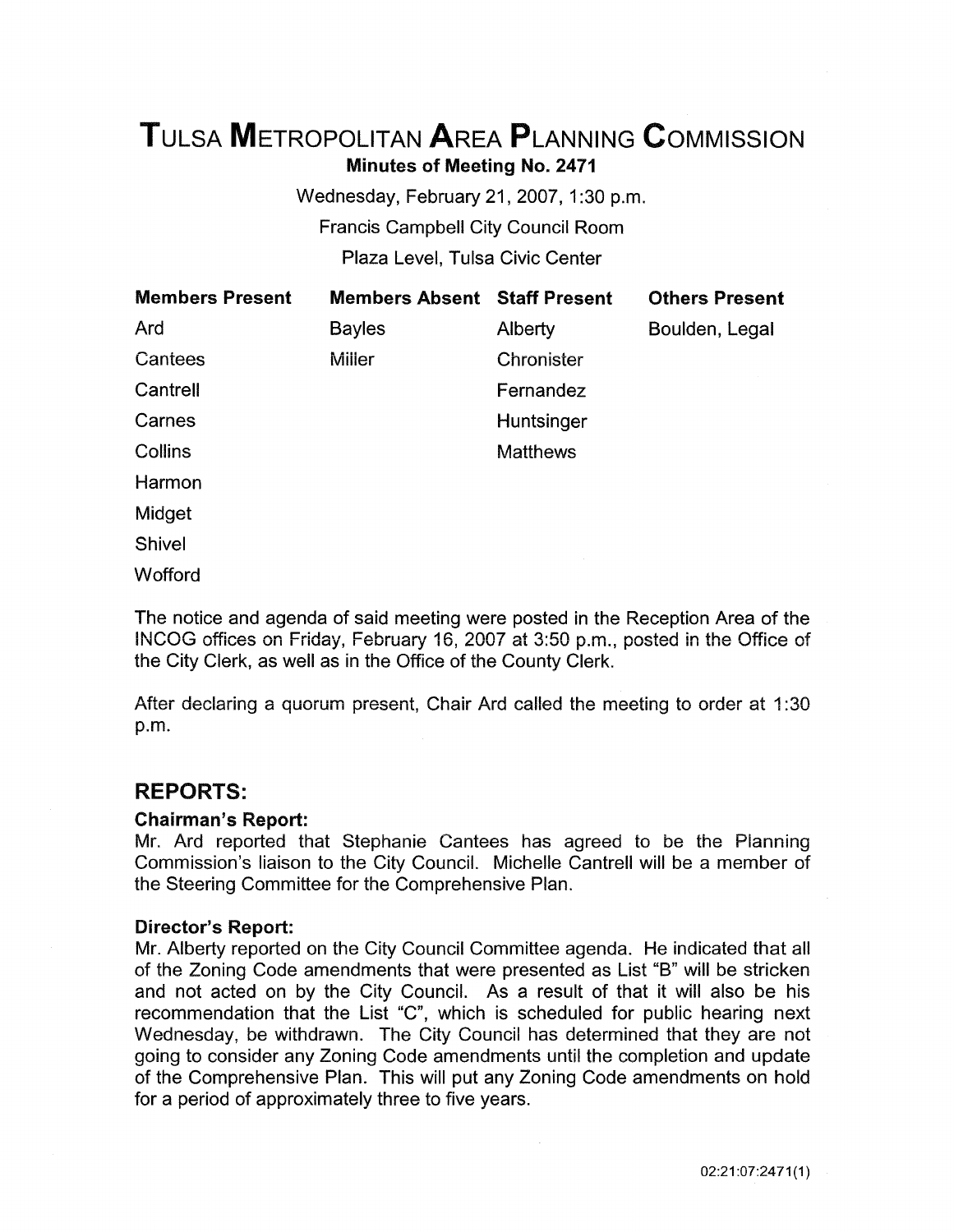Mr. Alberty reported on the TMAPC receipts. The City receipts are up slightly and the County receipts are down slightly. Overall totals for the first seven months of this fiscal year were down slightly.

Mr. Alberty reported that there are no zoning cases on the City Council agenda tomorrow evening; however, there is an item on the agenda that could be of interest to the Planning Commission. Mr. Alberty read the last item from the City Council agenda.

#### TMAPC COMMENTS:

Mr. Ard stated that he understands that he City Council didn't take any action on the Zoning Code amendments, but he can assume, based on the comments, that the City Council will not bring these amendments forward anytime in the near future for further consideration. In response, Mr. Alberty indicated that this is his understanding as well. He believes that with the comments that were made at City Council, this will conclude the two-year work on the Zoning Code amendments.

Mr. Ard asked if the City Council approved the "A" list. In response, Mr. Alberty stated that they did approve the "A" list, which was basically housekeeping amendments. The "A" list is pending an ordinance preparation by the Legal Department and he assumes that since they were approved with a unanimous vote that it would be forwarded. Mr. Alberty stated that the City Council could refuse to vote on the ordinance when it is before them. He reminded the Planning Commission that the housekeeping amendments were to change the term "City Commission" to "City Council", etc.

Mr. Ard stated that notice has already been made of a public hearing relating to "C" list for next week. He asked whether the "C" !ist should be considered or stricken from the agenda. In response, Mr. Alberty stated that the "C" list was continued until 2/28/07 and it will appear on the agenda, but he recommends that this be withdrawn from the agenda based on the action the City Council took yesterday.

#### \*\*\*\*\*\*\*\*\*\*\*\*

#### Minutes:

Approval of the minutes of February 7, 2007 Meeting No. 2470

On MOTION of HARMON, the TMAPC voted 8-0-0 (Ard, Cantees, Cantrell, Carnes, Harmon, Midget, Shive!, Wofford "aye"; no "nays"; none "abstaining"; Bayles, Miller "absent") to APPROVE the minutes of the meeting of February 7, 2007, Meeting No. 2470.

#### \*\*\*\*\*\*\*\*\*\*\*\*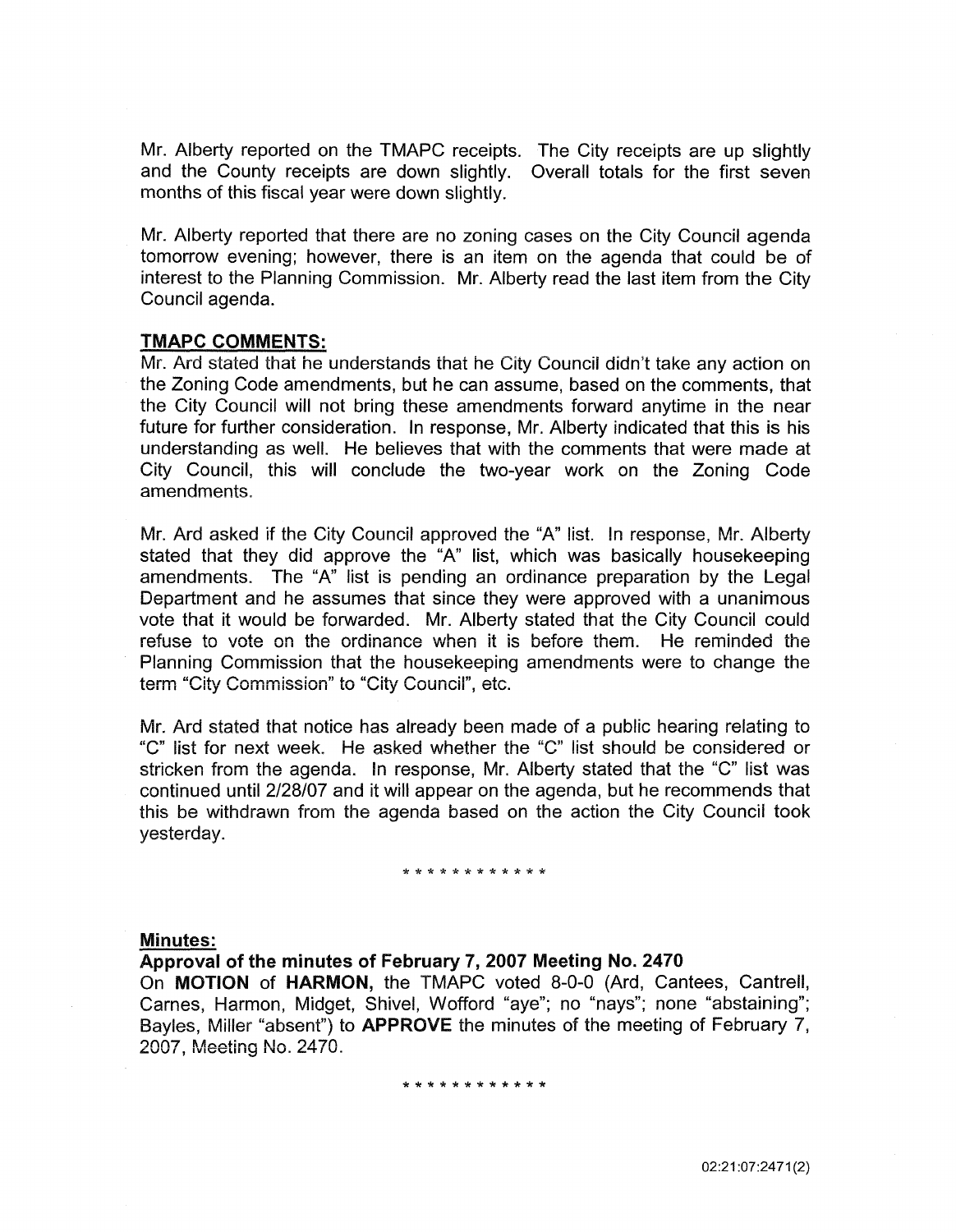Mr. Ard stated that there is a request for a continuance for Item ?a, Manmade Hazard Mitigation Plan for the City of Tulsa to March 28, 2007.

Ms. Matthews stated that Public Works would like to brief this plan with the City Council before this goes to the public. They have requested a continuance to March 28, 2007. Staff is in agreement with this request.

#### TMAPC Action; 8 members present:

On MOTION of CARNES, TMAPC voted 8-0-0 (Ard, Cantees, Cantrell, Carnes, Harmon, Midget, Shivel, Wofford "aye"; no "nays"; none "abstaining"; Bayles, Miller "absent") to CONTINUE the consideration of amending the Comprehensive Plan for the Tulsa Metropoiitan Area, adopting the Manmade Hazard Mitigation Plan for the City of Tulsa - Non Secure Report and Resolution 2471:881 to March 28, 2007.

#### \*\*\*\*\*\*\*\*\*\*\*\*

# CONSENT AGENDA:

Ail matters under "Consent" are considered by the Pianning Commission to be routine and will be enacted by one motion. Any Planning Commission member may, however, remove an item by request.

| a.          | L-20033 - Judy Schumacher (1316)/Lot-Split                                                                       | (County)        |
|-------------|------------------------------------------------------------------------------------------------------------------|-----------------|
|             | 4224 East 106 <sup>th</sup> Street North                                                                         |                 |
| $b_{\cdot}$ | L-20059 - White Surveying (0330)/Lot-Split                                                                       | (PD 2) (CD 3)   |
|             | 1625 East Apache                                                                                                 |                 |
| C.          | L-20066 - David Wallace (9229)/Lot-Split                                                                         | (County)        |
|             | South of southwest corner West 41 <sup>st</sup> Street South and<br>61 <sup>st</sup> West Avenue                 |                 |
| d.          | L-20069 - Steve Benge (7408)/Lot-Split                                                                           | (County)        |
|             | Southeast corner East 131 <sup>st</sup> Street South and 121 <sup>st</sup><br><b>East Avenue</b>                 |                 |
| $e_{1}$     | LC-41 - Judith Finn (8216)/Lot Combination                                                                       | (PD 18) (CD 8)  |
|             | 8751 South Toledo Avenue                                                                                         |                 |
| g.          | PUD-718-1 - Brad Lewis/1324 LLC/Minor<br><u>Amendment</u>                                                        | $(PD-6) (CD-9)$ |
|             | 1320 East 35th Place (Minor Amendment to clarify<br>development standards for permitted residential<br>density.) |                 |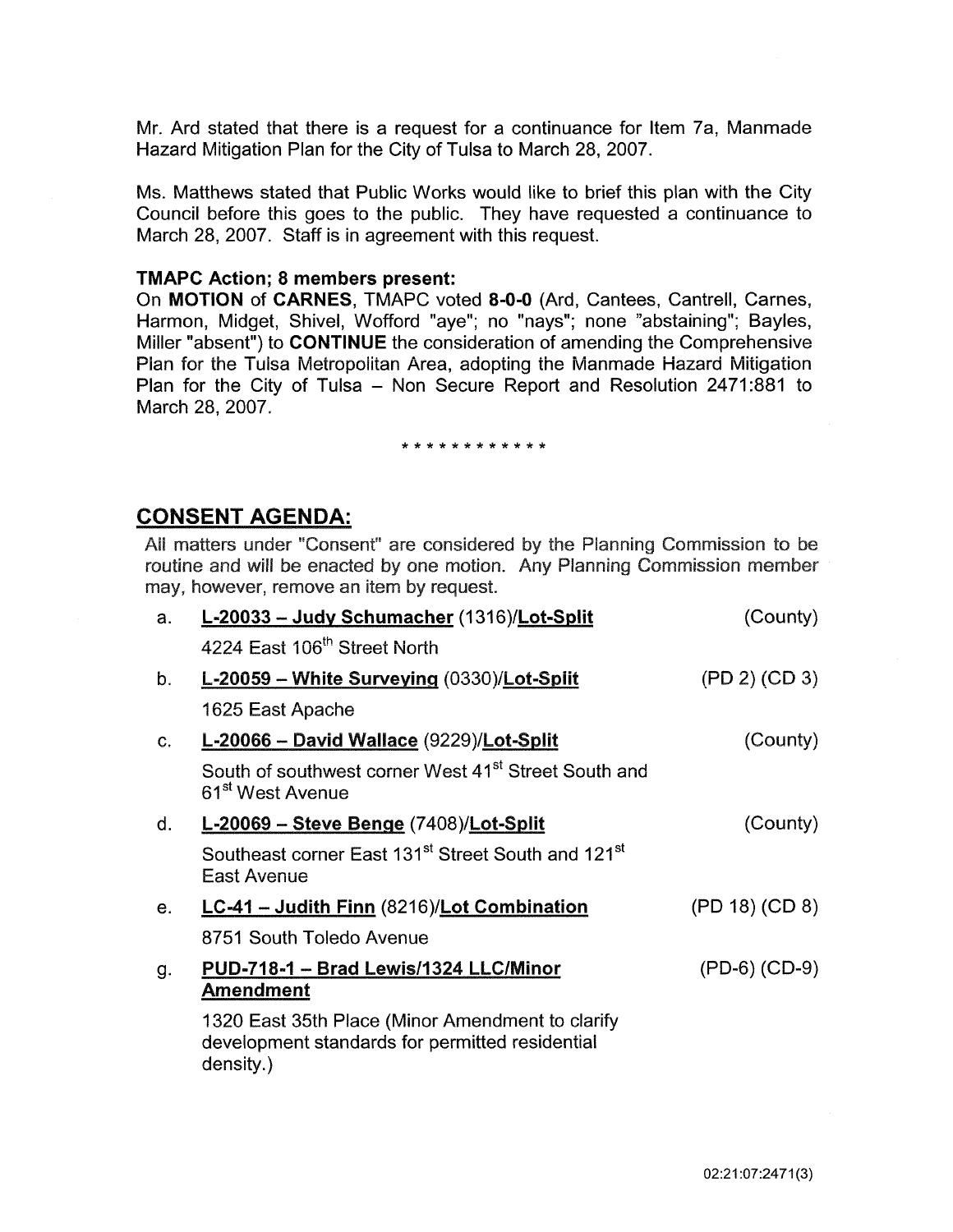The Planning Commission considered the consent agenda. PUD-306, detail site plan was removed from the consent agenda. Staff recommended this case be continued to February 28, 2007 due to some new information and research needed.

#### There were no interested parties wishing to speak.

#### TMAPC Action; 8 members present:

On MOTION of MIDGET, TMAPC voted 8-0-0 (Ard, Cantees, Cantrell, Carnes, Harmon, Midget, Shivel, Wofford "aye"; no "nays"; none "abstaining"; Bayles, Miller "absent") to **APPROVE** the consent agenda items 6 a, b, c, d, e and g per staff recommendation, Item 6.f. (PUD-306 detail site plan) was removed from the consent agenda.

#### \*\*\*\*\*\*\*\*\*\*\*\*

# CONSIDERATION OF ITEMS REMOVED FROM THE CONSENT AGENDA:

#### PUD-306 -John W. Moody/Detail Site Plan (PD-26) (CD-2)

East of the northeast corner of 101<sup>st</sup> Street South and South Delaware (Detail site plan for an outdoor advertising sign.)

### STAFF RECOMMENDATION:

Mr. Alberty explained that there is a potential conflict with this case regarding the definition of a ground sign and an outdoor advertising sign. He recommended that this case be continued to February 28, 2007.

### Applicant's Comments:

John W. Moody, 1800 South Baltimore, Suite 900, Tulsa, Oklahoma 74119, stated that he believes this can be handled today. Mr. Moody cited the history of the subject property. Mr. Moody read the minutes from a previous case regarding the signage for the subject property. Mr. Moody read definitions for business signs, outdoor advertising signs and ground signs from the Zoning Code. His position is that the outdoor advertising sign is a ground sign per the definition from the Zoning Code.

### TMAPC COMMENTS:

Mr. Harmon asked Mr. Moody if he is requesting a billboard. In response, Mr. Moody stated that he is submitting a detail site plan for approval for an outdoor advertising sign, which is an approved use in the PUD. Mr. Harmon stated that this is requesting a billboard that advertises an off-site business. Mr. Moody concurred. Mr. Moody stated that the billboard is a ground sign, but staff states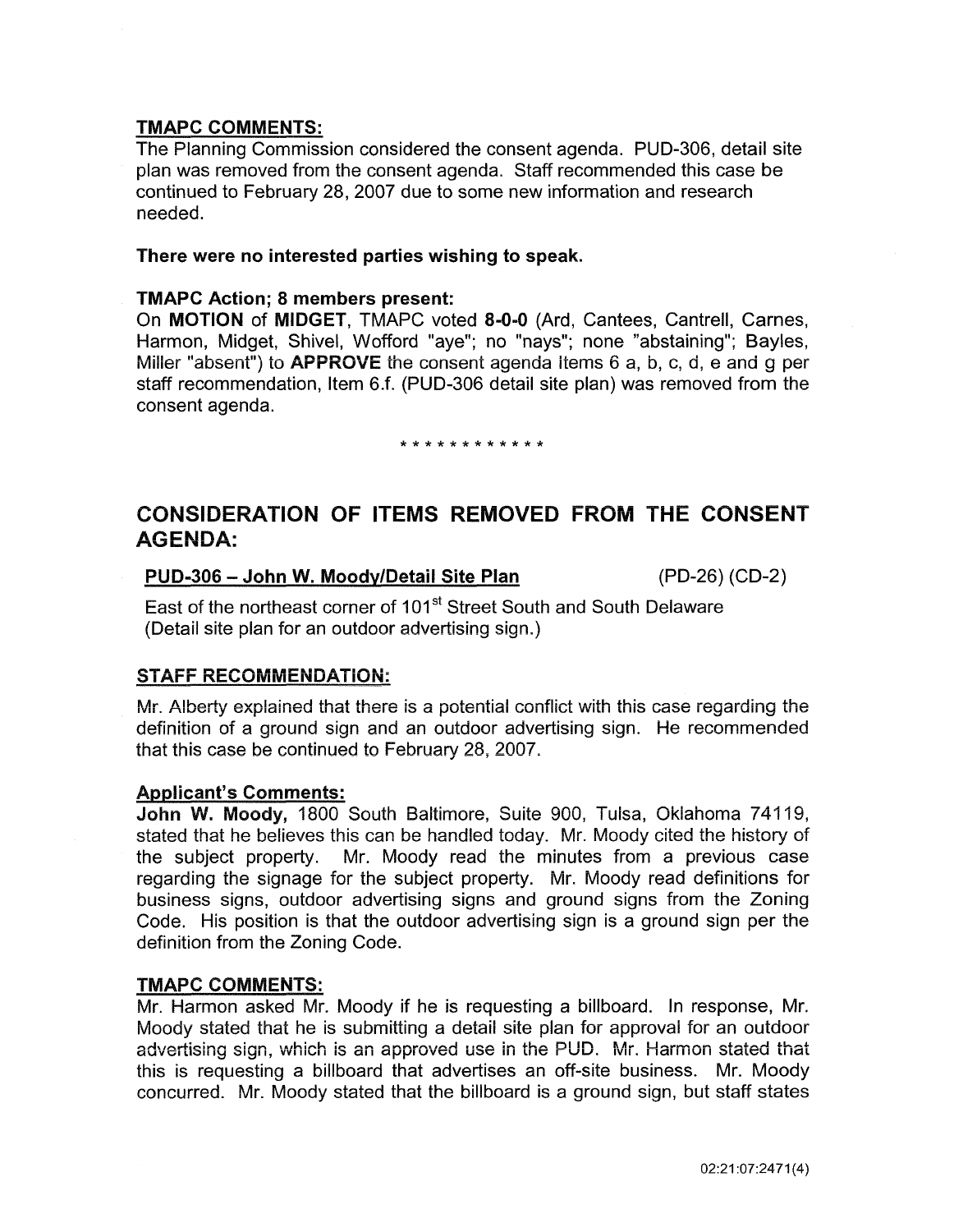that it is not a ground sign. Mr. Harmon stated that calling a billboard a ground sign is a stretch.

Mr. Harmon stated that a ground sign would be a business sign that advertises the business on the same tract of land. Billboard is something that goes much higher in the air and advertises an off-site business. In response, Mr. Moody stated that that is a distinction of a definition between a business sign and an outdoor advertising sign, but that does not mean that an outdoor advertising sign is not a ground sign.

Mr. Carnes asked Legal for an opinion. In response, Mr. Boulden stated that he is not prepared at this time to really counter or intelligently discuss the issues that Mr. Moody has raised. It would be prudent to continue this matter in order to review the issues.

After a lengthy discussion regarding the definitions it was determined that Legal needed time to review this item. Mr. Moody agreed to a continuance for one week.

There were no interested parties wishing to speak.

#### TMAPC Action; 8 members present:

On MOTION of MIDGET, TMAPC voted 8-0-0 (Ard, Cantees, Cantrell, Carnes, Harmon, Midget, Shivel, Wofford "aye"; no "nays"; none "abstaining"; Bayles, Miller "absent") to CONTINUE the detail site plan for PUD-306 to February 28, 2007.

\*\*\*\*\*\*\*\*\*\*\*\*

# COMPREHENSIVE PLAN PUBLIC HEARING

Consider amending the Tulsa Metropolitan Major Street and Highway Plan, a part of the Comprehensive Plan for the Tulsa Metropolitan Area and Resolution 2471:882.

#### STAFF RECOMMENDATION:

Staff of the Land Development Services and the Transportation Divisions, as well as the Transportation Policy and Technical Committees have reviewed the proposed amendments to the Tulsa Metropolitan Area Major Street and Highway Plan. These include the following:

> 1. Reclassification of West Apache Street between the Tisdale Expressway and the proposed Gilcrease Parkway from a Primary Arterial (120' ROW) to a Secondary Arterial (100' ROW);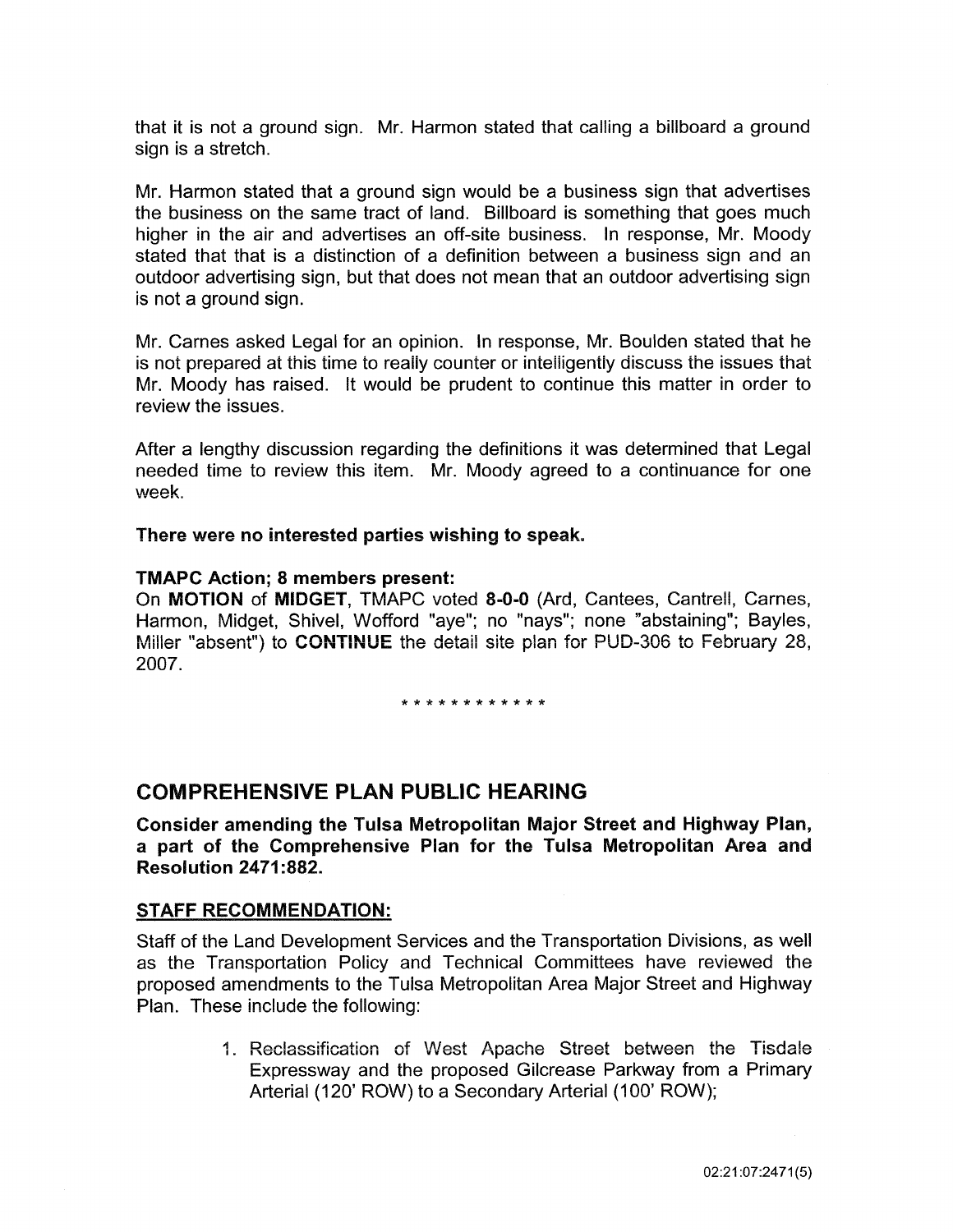- 2. Reclassification of East 3<sup>rd</sup> Street from South Detroit Avenue to U.S. 75 from a Commercial/lndustriai/CBD Collector (80' ROW) to a Commercial/Industrial Street (60' ROW);
- 3. Reclassification of South Kenosha Avenue from East 2<sup>nd</sup> Street to East 8<sup>th</sup> Street from a Commercial/Industrial/CBD Collector (80' ROW) to a Commercial/Industrial Street (60' ROW);
- 4. Realignment of South 161<sup>st</sup> East Avenue from East 41<sup>st</sup> Street South to East 51<sup>st</sup> Street South.

Staff recommends the approval of these proposed amendments, finding them to be in accord with existing and anticipated development and land use trends in adjacent and surrounding areas.

# A RESOLUTION AMENDING THE TULSA METROPOLITAN MAJOR STREET AND HIGHWAY PLAN, A PART OF THE COMPREHENSIVE PLAN FOR THE TULSA METROPOLITAN AREA

WHEREAS, Pursuant to Title 19, OSA, Section 863.7, the Tulsa Metropolitan Area Planning Commission (TMAPC) did, by Resolution on the 29th day of June 1960, adopt a Comprehensive Plan for the Tulsa Metropolitan Area, which Plan was subsequently approved by the Mayor and Board of Commissioners of the City of Tulsa, Oklahoma, and by the Board of County Commissioners of Tulsa County, Oklahoma, and was filed of record in the Office of the County Clerk, Tulsa, Oklahoma, all according to law; and

WHEREAS, the TMAPC is required to prepare, adopt and amend, as needed, in whole or in part, an official Master Plan to guide the physical development of the Tulsa Metropolitan Area; and

WHEREAS, on the 28th day of February, 1968 this Commission, by Resolution No. 696:289, did adopt the Tulsa Metropolitan Major Street and Highway Plan as a part of the Comprehensive Plan of the Tulsa Metropolitan Area, which was subsequently approved by the Mayor and Board of Commissioners of the City of Tulsa, Oklahoma, and by the Board of County Commissioners of Tulsa County, Oklahoma; and

WHEREAS, a Public Hearing was held on the 21st day of February, 2007, and after due study and deliberation, this Commission deems it advisable and in keeping with the purpose of this Commission, as set forth in Titie 19, OSA, Section 863.7, to modify its previously adopted Tulsa Metropolitan Major Street and Highway Plan according to the list attached as Exhibit A, made a part of this resolution.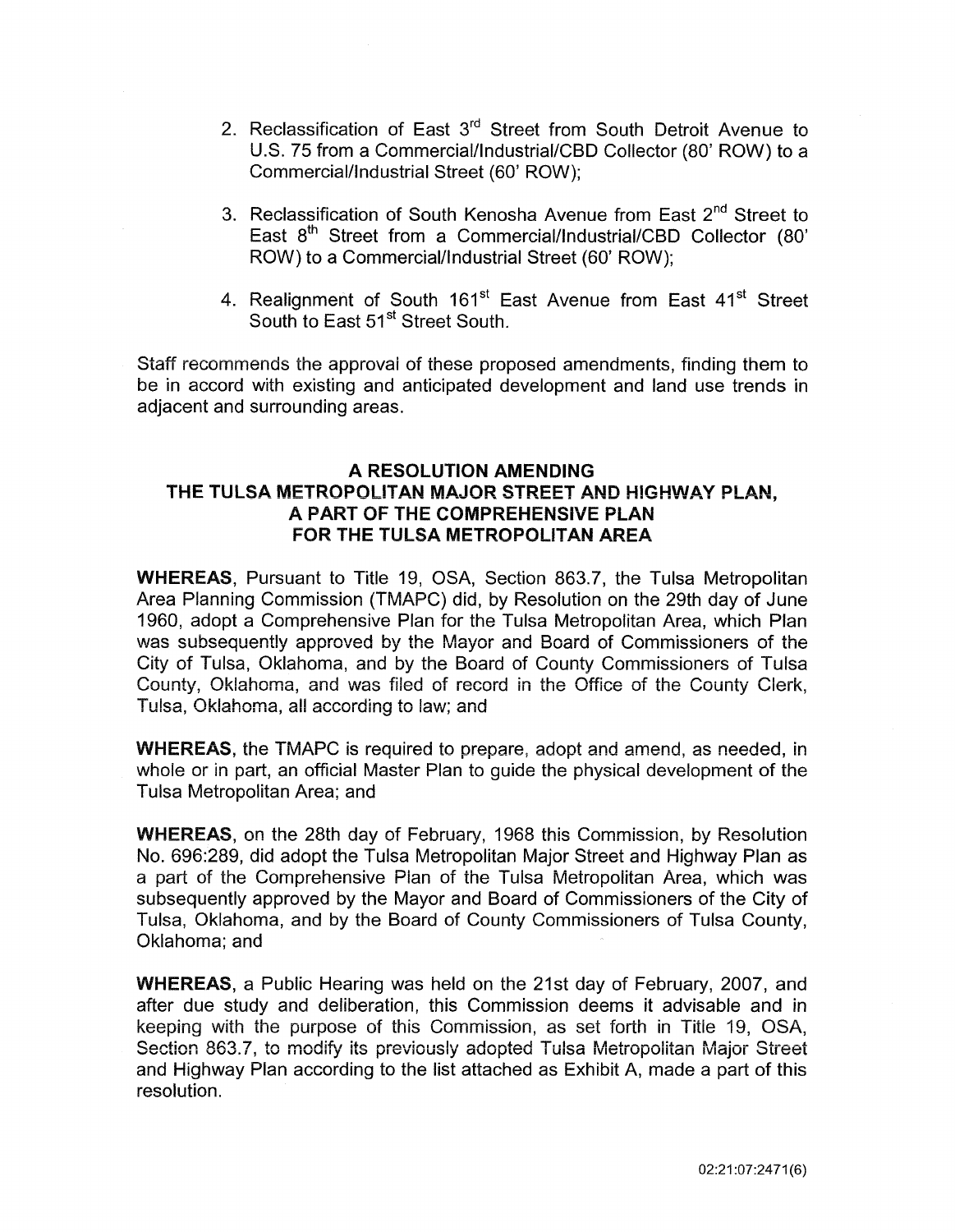NOW, THEREFORE, BE IT RESOLVED by the TMAPC, that the amendments to the Tulsa Metropolitan Major Street and Highway Plan Map and Text, as above set out, be and are hereby adopted as part of the Comprehensive Plan for the Tulsa Metropolitan Area.

#### There were no interested parties wishing to speak.

#### TMAPC Action; 8 members present:

On MOTION of CARNES, TMAPC voted 8-0-0 (Ard, Cantees, Cantrell, Carnes, Harmon, Midget, Shivel, Wofford "aye"; no "nays"; none "abstaining"; Bayles, Miller "absent") to recommend **APPROVAL** of the amendment for the Tulsa Metropolitan Major Street and Highway Plan, a part of the Comprehensive Plan for the Tulsa Metropolitan Area and Resolution No. 2471:882 per staff recommendation.

\* \* \* \* \* \* \* \* \* \* \* \*

# PUBLIC HEARING

L-20026 – Steve Novick, attorney for Maurice Powell (PD 4) (CD 4) (9307)

1506 East 15<sup>th</sup> Street South (Applicant has withdrawn this application.)

### STAFF RECOMMENDATION:

The applicant withdrew his application.

\*\*\*\*\*\*\*\*\*\*\*\*

### $L-20056$  – Ronnie Smith  $(7426)$  – Lot-Split

(County)

16123 East 167<sup>th</sup> Place South

### STAFF RECOMMENDATION:

The applicant has applied to split a 3.2-acre tract into two parcels, to separate the dwellings from the business uses. The property is zoned AG, and the County Board of Adjustment will consider a number of variances to the AG Bulk and Area requirements on Tuesday, February 20, 2007.

The subject property is abutted by the old Hwy. 64 on the north, Highway 64 on the south, and by 161 $^{\text{st}}$  East Avenue on the west. 161 $^{\text{st}}$  East Avenue is designated as a secondary arterial on the Major Street and Highway Plan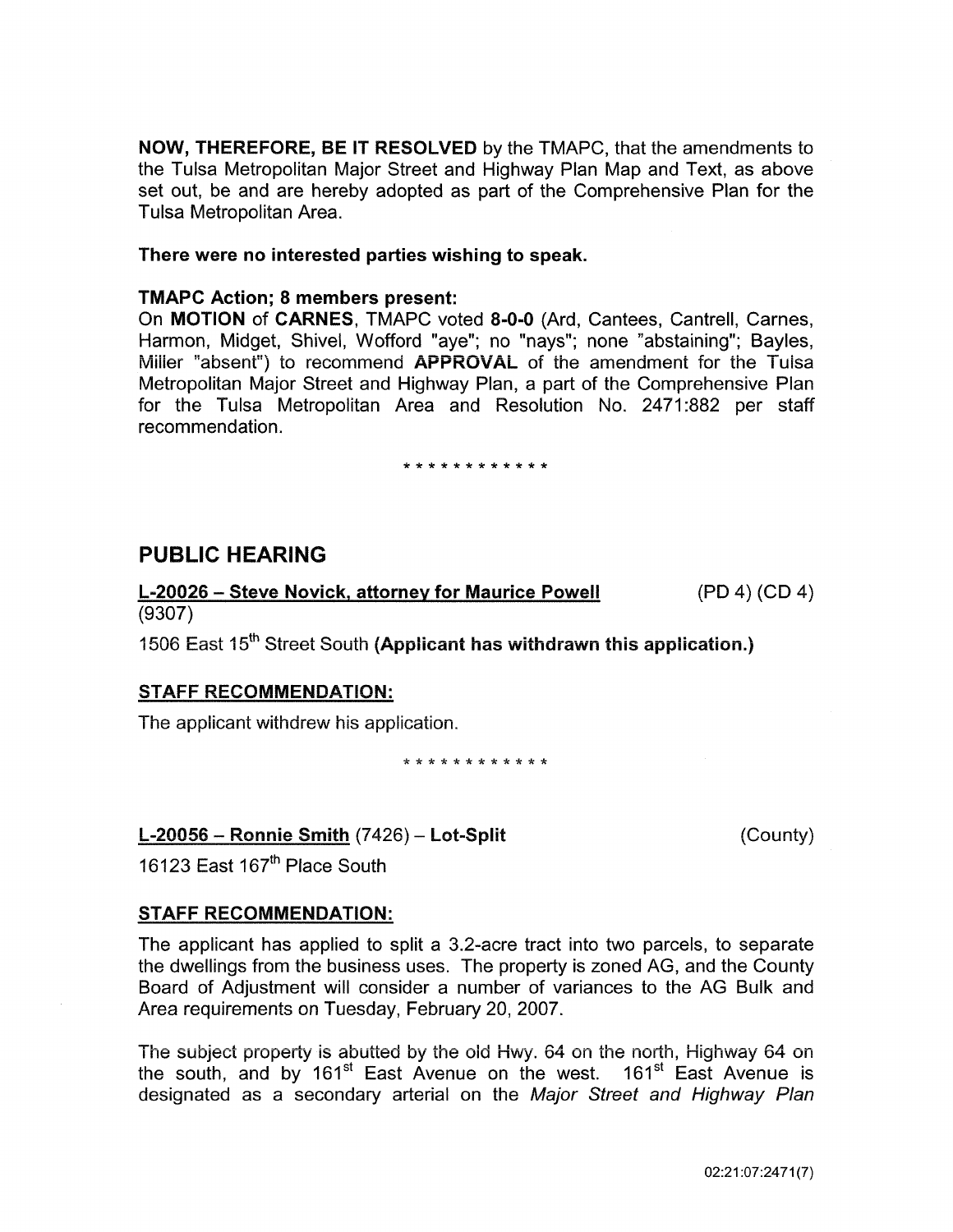(MSHP), requiring that 50' of right-of-way from the section line be given to Tulsa County.

The existing structure housing the business is located 22' from the section line (west boundary line), and the applicant intends to expand the business northward. Because of the placement of the existing structure, and the intentions to expand north, the applicant has requested a waiver of the Subdivision Regulations requiring that the right-of-way be given.

There is a 16.5' statutory easement along 161<sup>st</sup> East Avenue, and although the MSHP designates that section line as a secondary arterial, the Tulsa County Engineers' office has not opened the roadway.

The Technical Advisory Committee reviewed this request on February 1, 2007, and deferred to the County Engineer's comments. The County Engineer's office stated that they have no plans to open 161<sup>st</sup> East Avenue along this property due to the alignment of the old Highway 64 connecting to the new Highway 64 just west of the subject property, because of the floodplain to the north, Leonard Mountain to the south, and the location of Snake Creek, and they would support the waiving of the MSHP requirement.

Based on internal staff's review and discussions, and the County Engineer's comments, Staff recommends APPROVAL of the waiver of Subdivision Regulations for the full 50' along 161<sup>st</sup> East Avenue and of the lot-split, subject to the County Board of Adjustment approving the necessary variances of the AG Bulk and Area requirements.

#### The applicant indicated his agreement with staff's recommendation.

### TMAPC COMMENTS:

Ms. Cantrell stated that she would support this application, but she wanted to make it clear that this is approved because there are no plans to open  $161<sup>st</sup>$  East Avenue along the subject property, which makes this a special circumstance.

#### There were no interested parties wishing to speak.

#### TMAPC Action; 8 members present:

On MOTION of MIDGET, TMAPC voted 8-0-0 (Ard, Cantees, Cantrell, Carnes, Harmon, Midget, Shivel, Wofford "aye"; no "nays"; none "abstaining"; Bayles, Miller "absent") to **APPROVE** the waiver of Subdivision Regulations for the full 50' along 161<sup>st</sup> East Avenue and of the lot-split, subject to the County Board of Adjustment approving the necessary variances of the AG Bulk and Area requirements per staff recommendation.

\*\*\*\*\*\*\*\*\*\*\*\*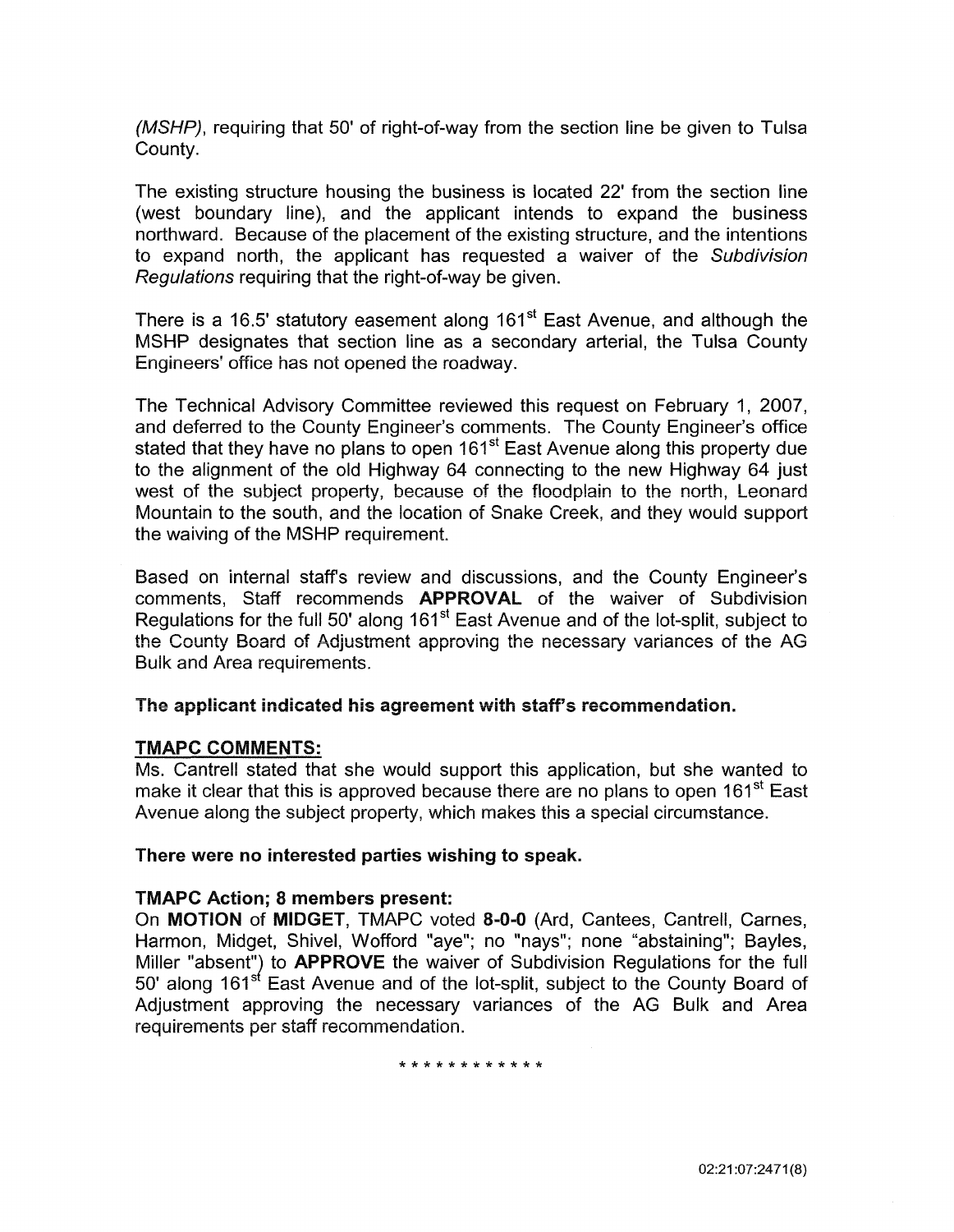(PD-18) (CD-2)

# Shipley Subdivision - (8305) - Preliminary Plat

6336 South Harvard

# STAFF RECOMMENDATION:

This plat consists of five lots, one block, on 1.93 acres.

The following issues were discussed November 16, 2006 at the Technical Advisory Committee (TAG) meetings:

- 1. Zoning: The property is zoned RS-1 with PUD 735 pending (11/15/06). (The plat has been continued from 12/6/07, 1/3/07, 1/17/07, and 2/7/07 to allow for City Council to review and approve the PUD standards.) City Council approved PUD 735 on 2/1/07 per Planning Commission recommendation. The PUD approval includes Mr. Alberty's verbiage as follows: Mr. Alberty reiterated that the sidewalk requirement would remain in effect or a suitable arrangement made for a contribution to a sidewalk fund in the PUD. That doesn't address which way we are going at this point, but it keeps the options open. When the subdivision plat comes through, then there will have to be the same type of provision at that point. Mr. Alberty concluded that he doesn't want this PUD to be approved by waiving the sidewalk requirement. Sidewalk construction on Harvard Avenue will be waived in-lieu of comparable contribution of the costs of sidewalk construction to Public Works Sidewalk escrow account.
- 2. Streets: Revise the building line to 20 feet and show as a "slope easement" per PUD. Language will be required for the 20-foot slope easement from the east boundary line to the building line, and overlapping the utility easement, to ensure the ultimate 5 lane. Harvard can be constructed within the MSHP 50 foot west side right-of-way while allowing a structure to be built at the designated building line, that the slope within that easement be no steeper than 3:1 (horizontal/vertical). The removal and replacement of the existing security fence, or its relocation to the slope easement, which is in place by agreement with the Southern Hills Country Club to the north, will be the responsibility of the owner. The existing trees and security fence are allowed to remain in the Harvard right-of-way and will require a license agreement with the City of Tulsa. Subdivision Regulations require sidewalks. The City will accept a payment to the City for the cost of construction of a sidewalk on Harvard in lieu of the developer constructing a sidewalk at the time of constructing the subdivision's infrastructure. The cost will be calculated from the Engineering Services Permit worksheet. If sidewalks are not required on the private street, per PUD, then a waiver by the TMAPC will be required. Dimension the "Limits of Access" on Harvard per the PUD site plan. Include language for the maintenance and ownership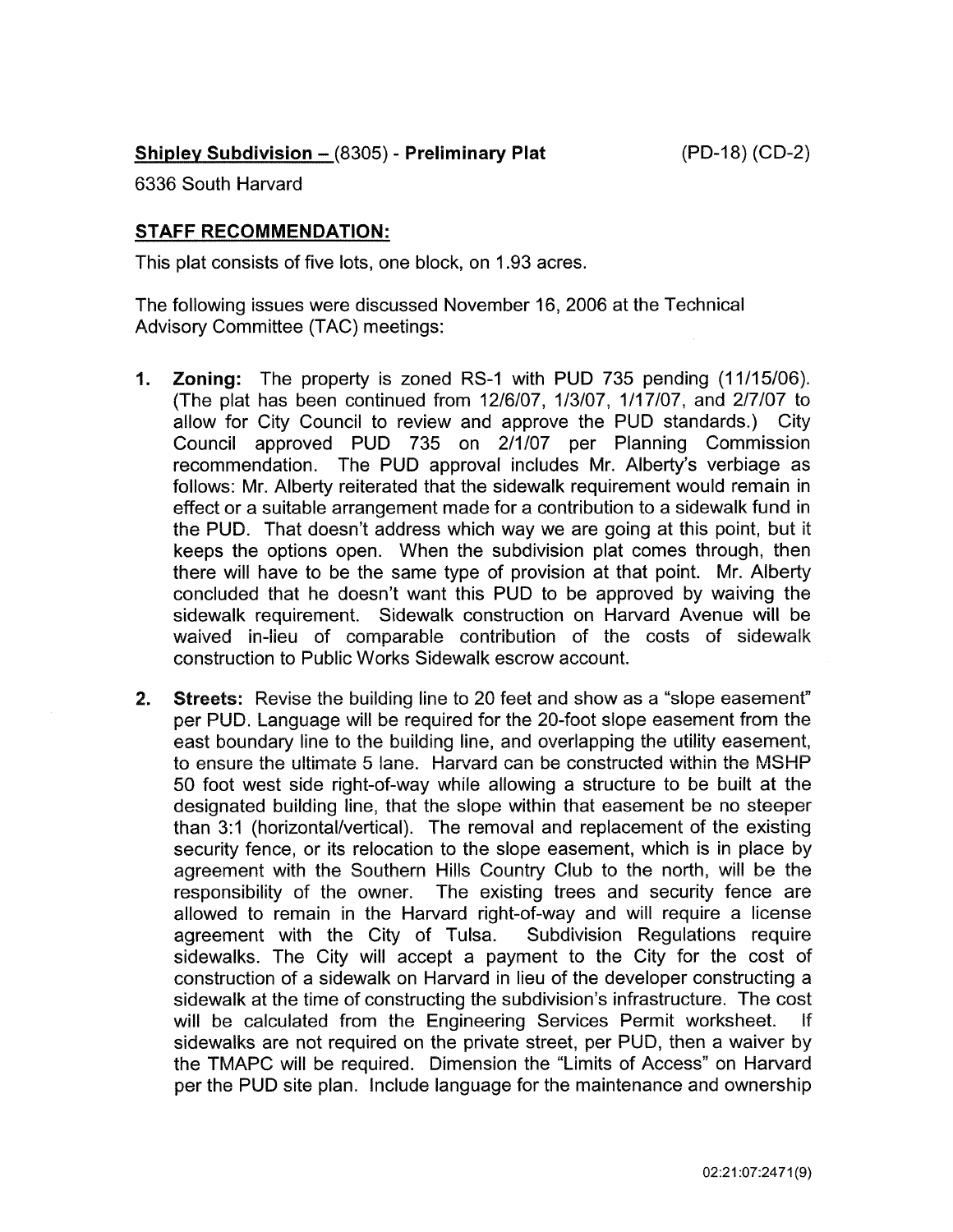of the reserve and/or private street.

- 3. Sewer: In the easement area located east of Lot 5, you must define the easement boundaries. I cannot determine where the 15 foot sanitary/storm sewer easement ends and the 20-foot water/sewer easement begins. The same goes for the 15-foot restricted water easement and the 20-foot restricted water/sewer easement. Define what restrictions are placed on the various sanitary, storm sewer, and water easements. Describe Reserve Area "A" as well. The proposed off-site sewer line should have been included in the conceptual plan as well as on the on-site. Where are you going to tie in to the existing sewer?
- 4. Water: Clarify easements on the west end of roadway.
- 5. Storm Drainage: The off-site overland drainage, which flows onto the site from the south, must be conveyed in an overland drainage easement from the south boundary lines for the storm and sanitary sewer easements as they cross the restricted waterline easement. Fifteen feet is a minimum width for a public storm sewer easement. An easement with both sanitary sewer and storm sewer in it must, at a minimum, be placed in a 17.5-foot wide utility easement. Underground detention facilities must be placed in stormwater detention easements. The additional drainage from Reserve Area A is piped and discharged directly into Reserve Area B. Does Reserve Area B provide some stormwater detention for this additional drainage? Add language to explain the use and maintenance responsibility for each reserve area. Add standard language to explain the use and maintenance responsibility for each reserve area. Add standard language for underground stormwater detention facility maintenance, overland drainage easement, water mains, sanitary sewers and storm sewer services.
- 6. Utilities: Telephone, PSO, ONG, Cabie: it was determined that a separate meeting would have to be held with the utilities to make sure of placement of lines and adequate easement location and size. (This meeting has been held and further coordination with the utilities is underway.)
- 7. Other: Fire: Fire Chief shall approve the installation of security gates across a fire apparatus access road. Where security gates are installed, they shall have an approved means of emergency operation. The security gates and the emergency operation shall be maintained operational at all times. GIS: Complete the location map. Add dimensions on inside of boundary between easements. Include the bearing with the basis of bearing. Place the PUD number under the Title. Correct the dimension of the north line of Reserve B or Reserve A easements, as shown, are unacceptable. Due to the short time span between the PUD approval (11/15/06) and the TAC review of this preliminary plat, it is therefore noted that all conditions of approval of the PUD shall apply and be incorporated in the plat, even though some of those conditions may not be explicitly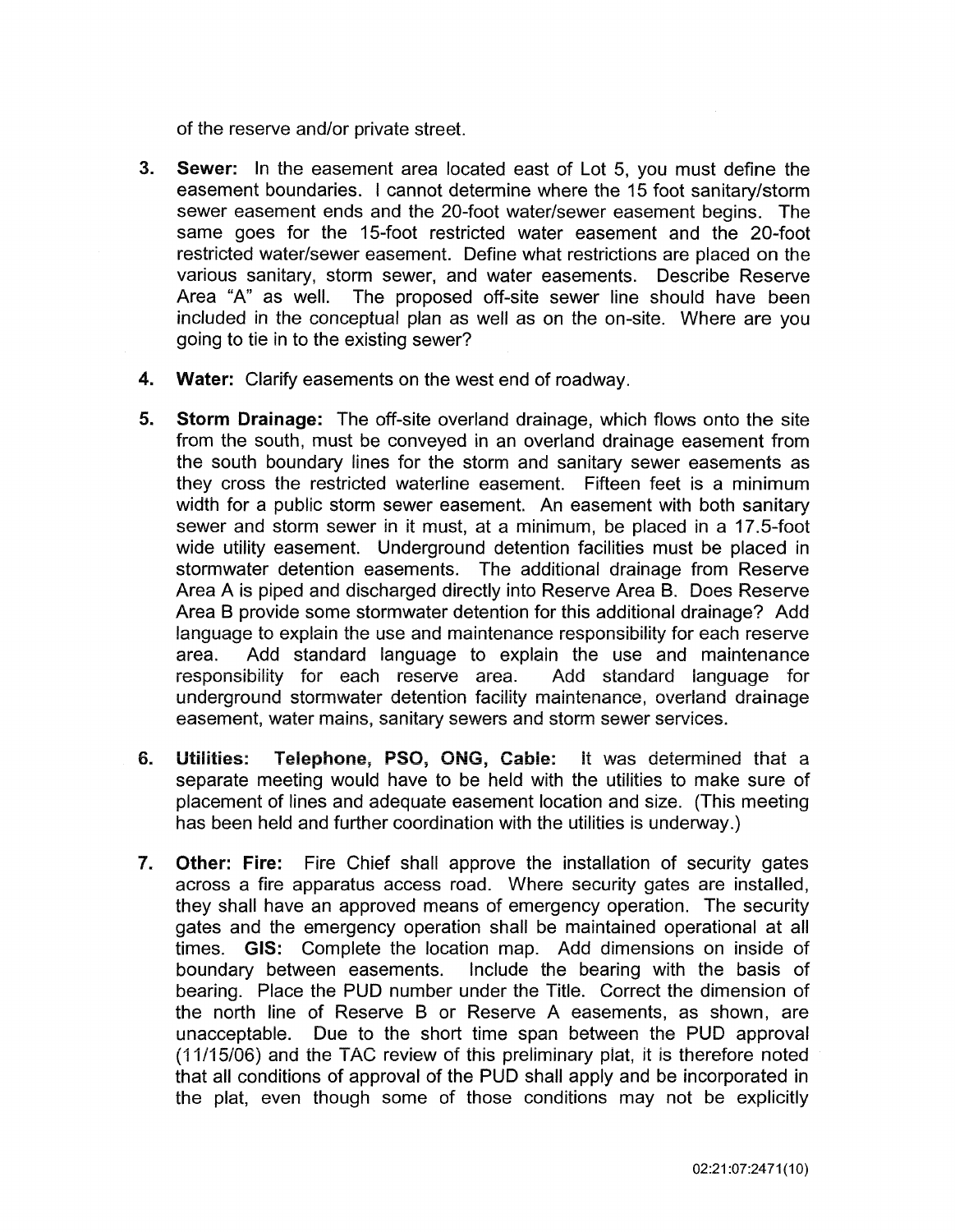referenced in these comments for the preliminary plat. Accurately describe the location of the tract under ownership in the legal description and in the title.

Staff recommends APPROVAL of the Preliminary Subdivision plat subject to the TAC comments and the special and standard conditions below.

### Waivers of Subdivision Regulations:

1. A sidewalk waiver is requested.

### Special Conditions:

1. The concerns of the Public Works Department staff must be taken care of to their satisfaction.

### Standard Conditions:

- 1. Utility easements shall meet the approval of the utilities. Coordinate with Subsurface Committee if underground plant is planned. Show additional easements as required. Existing easements shall be tied to or related to property line and/or lot lines.
- 2. Water and sanitary sewer plans shall be approved by the Public Works Department prior to release of final plat. (Include language for W/S facilities in covenants.)
- 3. Pavement or landscape repair within restricted water line, sewer line, or utility easements as a result of water or sewer line or other utility repairs due to breaks and failures shall be borne by the owner(s) of the lot(s).
- 4. Any request for creation of a Sewer Improvement District shall be submitted to the Public Works Department Engineer prior to release of final plat.
- 5. Paving and/or drainage plans (as required) shall be approved by the Public Works Department.
- 6. Any request for a Privately Financed Public Improvement (PFPI) shall be submitted to the Public Works Department.
- 7. A topography map shall be submitted for review by TAC (Subdivision Regulations). (Submit with drainage plans as directed.)
- 8. Street names shall be approved by the Public Works Department and shown on plat.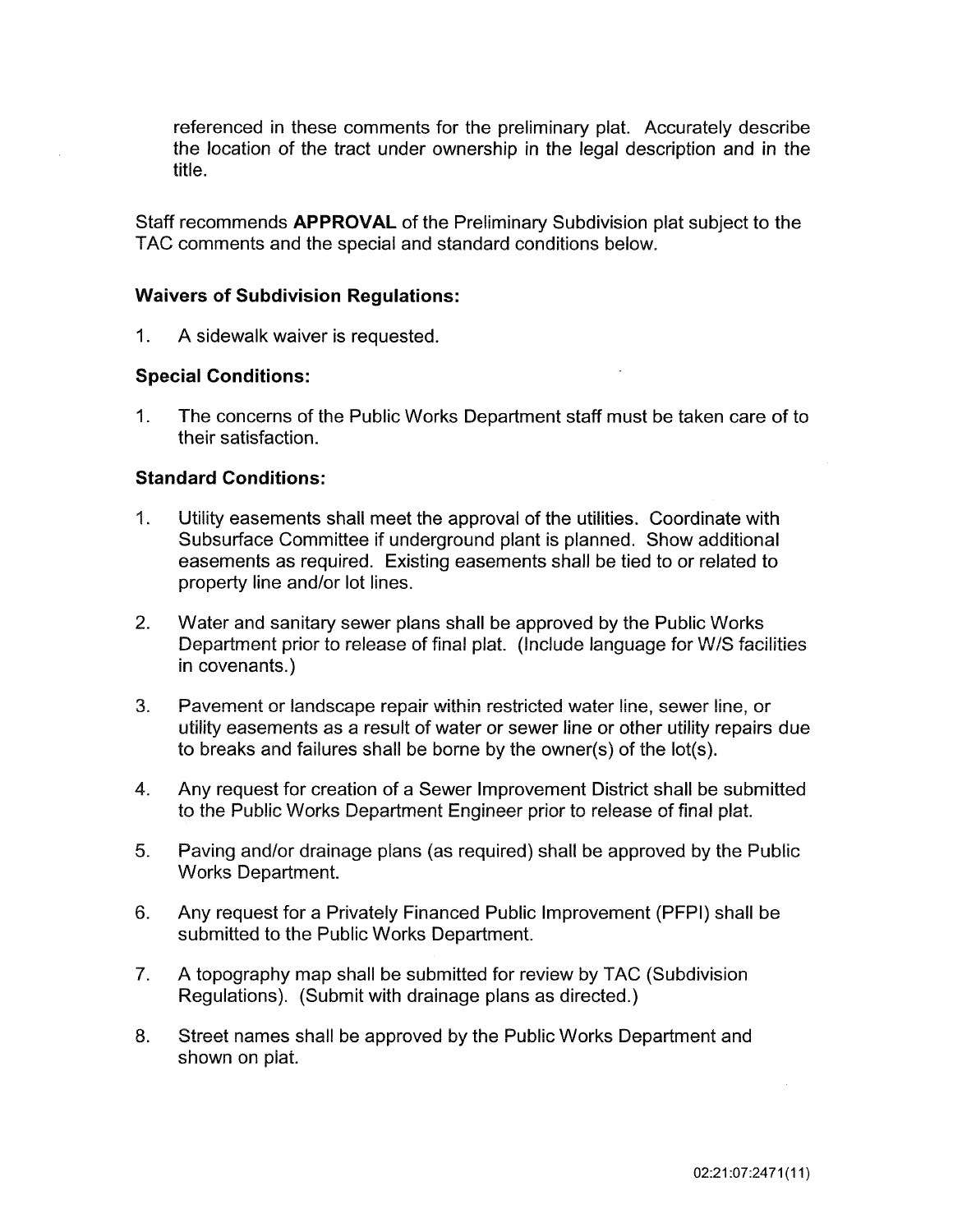- 9. All curve data, including corner radii, shall be shown on final plat as applicable.
- 10. Bearings, or true N/S, etc., shall be shown on perimeter of land being platted or other bearings as directed by the County Engineer.
- 11. All adjacent streets, intersections and/or widths thereof shall be shown on plat.
- 12. It is recommended that the developer coordinate with the Public Works Department during the eariy stages of street construction concerning the ordering, purchase and installation of street marker signs. (Advisory, not a condition for plat release.)
- 13. It is recommended that the applicant and/or his engineer or developer coordinate with the Tulsa City/County Health Department for solid waste disposal, particularly during the construction phase and/or clearing of the project. Burning of solid waste is prohibited.
- 14. The method of sewage disposal and plans therefor shall be approved by the City/County Health Department. [Percolation tests (if applicable) are required prior to preliminary approval of plat.]
- 15. The owner(s) shall provide the following information on sewage disposal system if it is to be privately operated on each lot: type, size and general location. (This information to be included in restrictive covenants on plat.)
- 16. The method of water supply and plans therefor shall be approved by the City/County Health Department.
- 17. All lots, streets, building lines, easements, etc., shall be completely dimensioned.
- 18. The key or location map shall be complete.
- 19. A Corporation Commission letter, Certificate of Non-Development, or other records as may be on file, shall be provided concerning any oil and/or gas wells before plat is released. (A building line shall be shown on plat on any wells not officially plugged. If plugged, provide plugging records.)
- 20. A "Letter of Assurance" regarding installation of improvements shall be provided prior to release of final plat. (Including documents required under 3.6.5 Subdivision Regulations.)
- 21. Applicant is advised of his responsibility to contact the U.S. Army Corps of Engineers regarding Section 404 of the Clean Waters Act.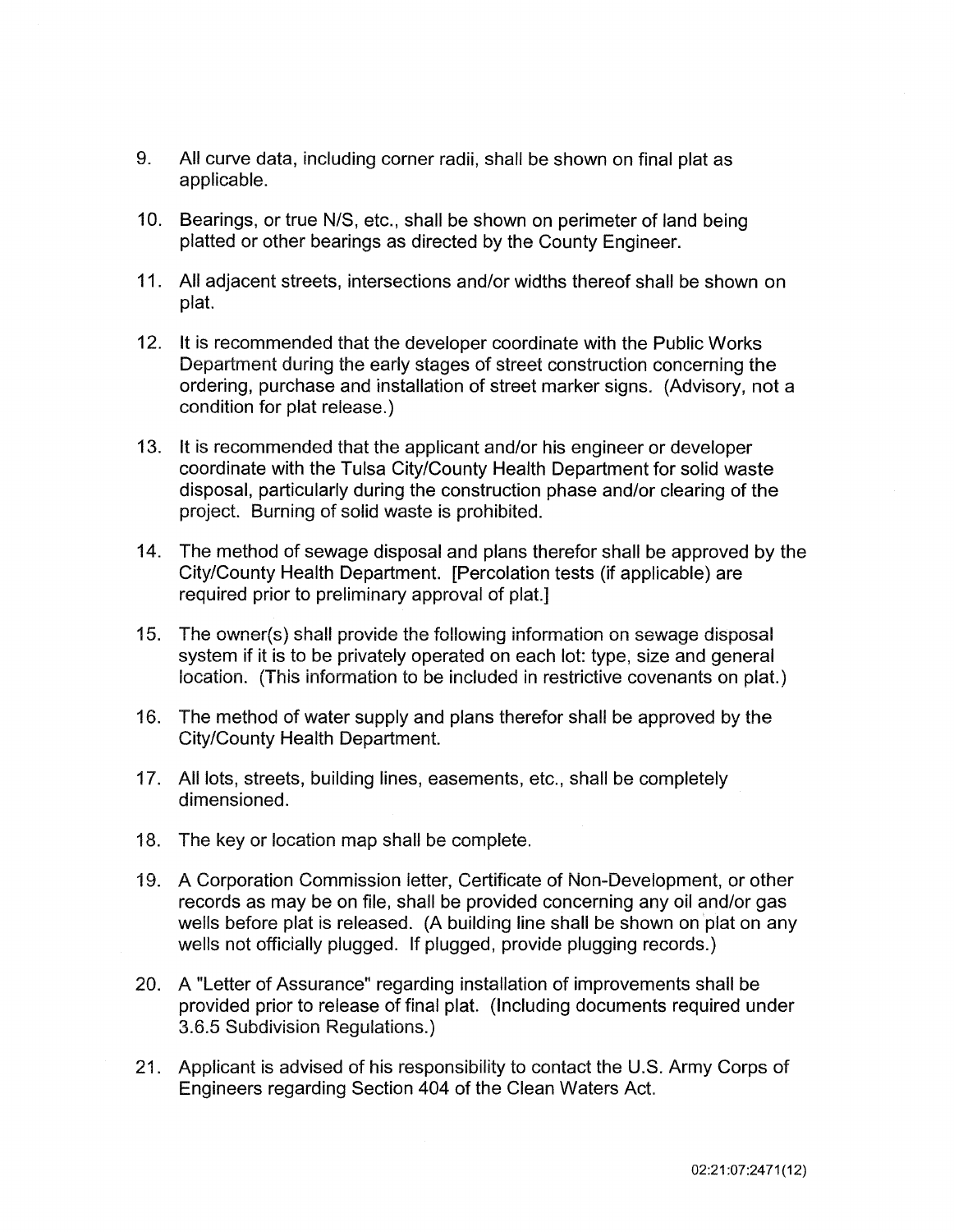- 22. All other Subdivision Regulations shall be met prior to release of final plat.
- 23. All PUD standards and conditions shall be included in the covenants of the plat and adequate mechanisms established to assure initial and continued compliance with the standards and conditions.
- 24. Private streets shall be built to City or County standards (depending upon the jurisdiction in which the plat is located) and inspected and accepted by same prior to issuance of any building permits in the subdivision.

Mr. Harmon asked if the waiver for the sidewalk is only along Harvard. In response, Mrs. Fernandez stated that as far as she knows that is the only sidewalk being waived.

Ms. Matthews stated that the issue along Harvard was the topography and the timing.

#### There were no interested parties wishing to speak.

#### TMAPC Action; 8 members present:

On MOTION of CARNES, TMAPC voted 8-0-0 (Ard, Cantees, Cantrell, Carnes, Harmon, Midget, Shivel, Wofford "aye"; no "nays"; none "abstaining"; Bayles, Miller "absent") to recommend APPROVAL of the preliminary plat for Shipley Subdivision subject to special conditions and standard conditions per staff recommendation.

\* \* \* \* \* \* \* \* \* \* \* \*

### PUD-132-2 - Pat Fox/Minor Amendment (PD-6) (CD-9)

South of the southeast corner of 31<sup>st</sup> Street South and Columbia

### STAFF RECOMMENDATION:

The applicant is requesting a minor amendment to PUD-132 for the purpose of increasing the permitted building height of the primary residence from 35 feet to 48 feet and increasing the permitted height of the accessory building from 18 feet to 26 24 feet. The Architectural Committee for The Trees Homeowners Association has reviewed the building plans and has approved the proposed height(s) subject to TMAPC approval of a minor amendment.

The subject lot is located within a large-lot single-family residential neighborhood, with similar single-family residential adjacent to the east. The proposed increase in height is not a significant departure from existing surrounding residential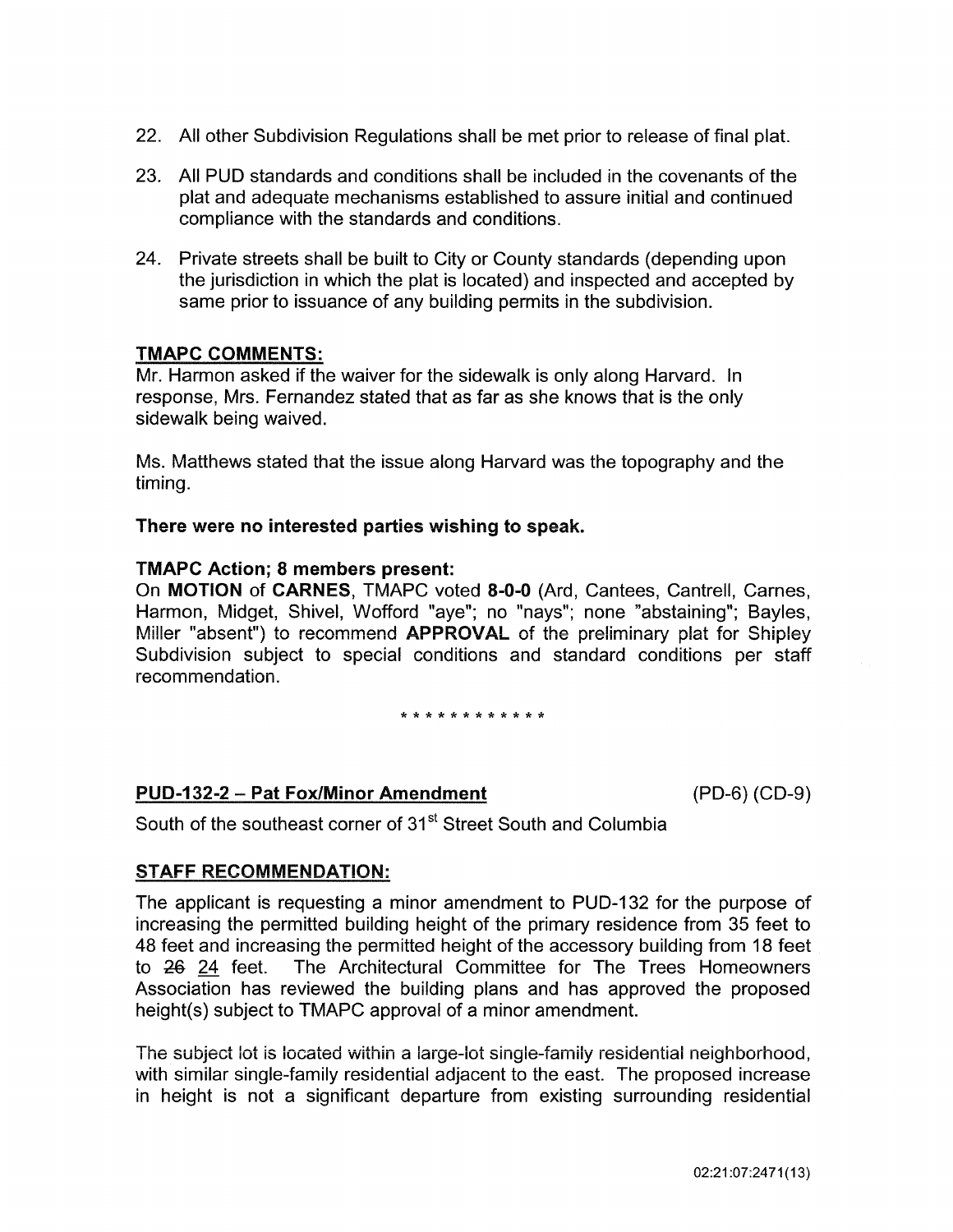development. Therefore, staff recommends APPROVAL of PUD-132-2 as proposed.

### Applicant's Comments:

Roy D. Johnsen, 201 West 5<sup>th</sup>, Suite 501, Tulsa, Oklahoma 74103, stated that he is representing Mr. and Mrs. Witt and Pat Fox is the architect on this project. Mr. Johnsen cited the background for the subject property, indicating it is presently zoned RS-1 with a PUD that was approved in 1970. In 1972 the original Zoning Code adopted in 1970 was still in effect. At that time height was measured from the highest top plate, which could be 26 feet. It didn't matter what the roof pitch was proposed to be or how high it extended. This was changed in 1980, but this development is stili underway and it can be argued that it meets the standards of the 1972 ordinance that was in effect at the time the PUD was approved. Mr. Johnsen referenced a letter received from The Trees Homeowners Association, which is in agreement with this proposal. He indicated that the objecting party is to the east and not within The Trees HOA.

Mr. Johnsen explained that in a PUD it is not required to show any type of hardship and the Planning Commission has the authority to approve what they consider to be an appropriate height. He brought this application as a minor amendment, though as he has researched it, it may not be necessary but he would like a confirmation that this application meets the ordinance that was in effect at the time the PUD was approved.

Mr. Johnsen submitted an aerial photograph (Exhibit A-1 ). He pointed out the subject property and the objecting property. Mr. Johnsen described the pitch of the roof and the highest point of the roof and the property line, which is 87 feet  $(17/12 \text{ pitch})$ . The adjacent neighbor's west side is all garage, with parking in front of it and a drive out to  $31<sup>st</sup>$  Street. There are no windows or doors on the wall and it is well set back from the property line, which he believes it is approximately 60 feet. There are a substantial number of trees and landscaping that will screen the subject property.

Mr. Johnsen concluded that his point is that though the proposal is higher than the Code would provide if it weren't in a PUD, at the time it was approved, this would be in compliance with the existing ordinance at the time of approval. The physical facts are such that there is good separation from the objecting party's property and the closest area to the subject property is the garage and the driveways. Staff recommends approval and Mr. Johnsen read the letter from the HOA, which supports the proposal. Mr. Johnsen requested the Planning Commission to approve the minor amendment in accordance with the elevations that have been submitted with one change. There is a pool house and it is drawn at 26 feet in height. He believes that Mr. Fox had an initial discussion with the objecting party and agreed that this roof could be changed by two feet (24 feet).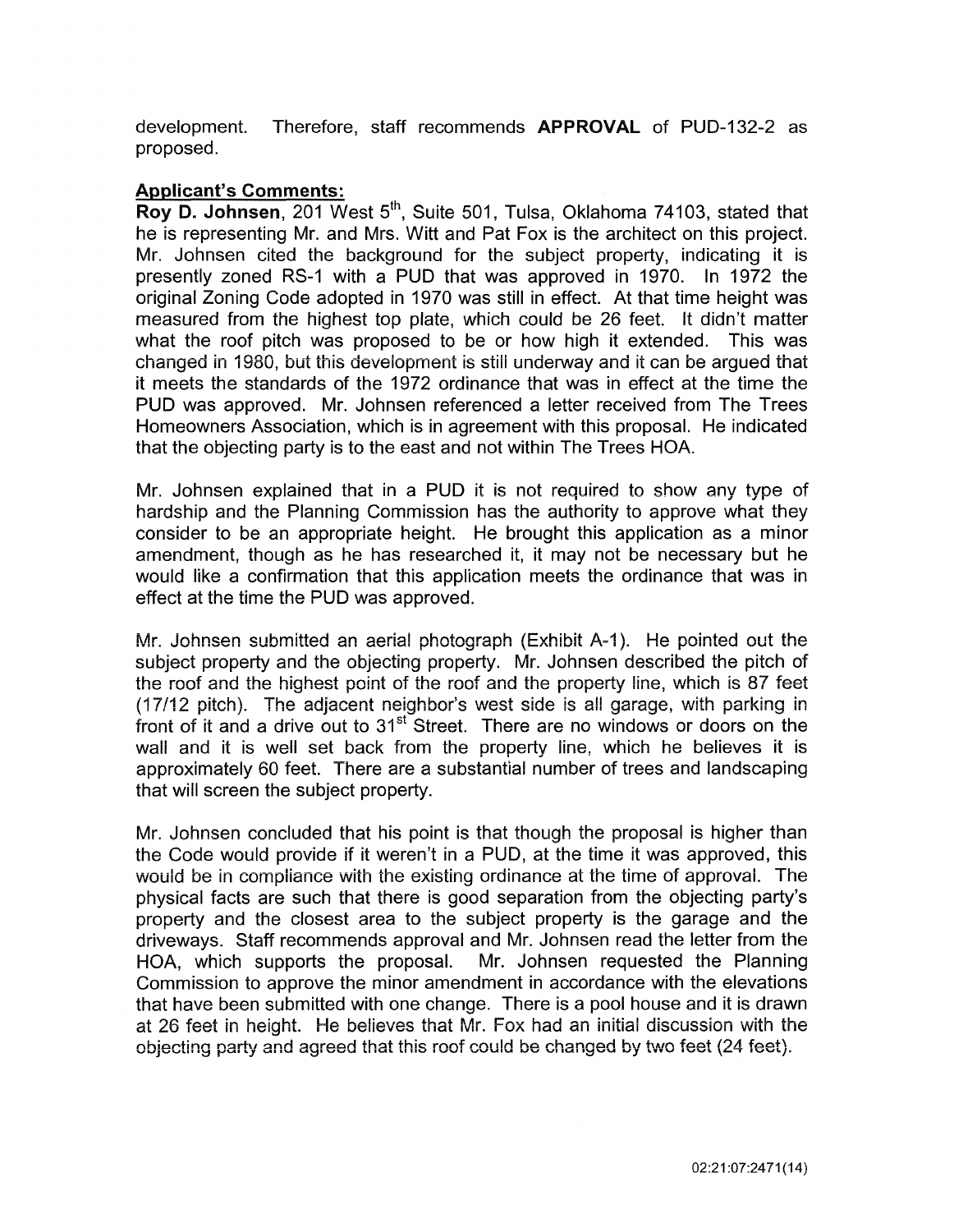Mr. Ard asked staff if the zoning changes in 1972 affect the PUD that was approved prior to that change. In response, Mr. Alberty stated that the applicant is correct that prior to 1984, the height of a structure was measured to the top plate and the top plate is where the plate where the roof rafters sit on. There was no attempt to restrict the height or the pitch of a roof. This was all changed in 1984. Staff doesn't go back and then modify all of the PUDs that were approved whenever the Zoning Code is changed. How it was approved is how it stands regarding approval. In regards to the height, it is probably not required to file a minor amendment.

Mr. Ard asked if the applicant should even be before the Planning Commission for a minor amendment since the previous Zoning Code prevails. In response, Mr. Alberty stated that he would interpret it that way.

Mr. Ard asked if the applicant is required to be here for the bath house. In response, Mr. Alberty answered affirmatively.

### INTERESTED PARTIES:

Jon Brightmire, 320 South Boston, Suite 500, Tulsa, Oklahoma 74103, stated that he is representing Rebecca Dorshorst whom lives next door to the east at 2712 East 31<sup>st</sup> Street. Mr. Brightmire stated that he disagrees and he believes that the 1984 zoning amendments are relevant and the standards within the PUD should comply with the present Zoning Code. He believes that both the house and the bath house require an amendment and it should be a major amendment due to the percentage of change, which in this case is over 37% of change in height for the house and over 33% of change in height for the bath house.

Mr. Brightmire stated that his client is the one most affected by this proposal. The accessory building will be three feet from the property line. His client's visibility wiil be impacted by the accessory building and the height of the house. While preparing the pad the applicant increased the grade of the property by approximately three feet. The reality is one foot in height for the main building and a 26- or 27 -foot height under the amended plan for the accessory building. The proposal changes the character of the neighborhood. The accessory building will be at 24 feet in height and should be set back farther from the property line. Mr. Brightmire read the setback requirements from the Zoning Code for various zonings and heights. If this were not a PUD it would require a variance and the hardship would be self-imposed. This is simply an architectural design and there are hundreds to choose from that wouldn't require 48 feet in height for the house and 24 feet in height for the pool house. Mr. Brightmire concluded that this should be a major amendment and it is way too tall and not in keeping with the neighborhood. He requested that this application be scaled back or rejected.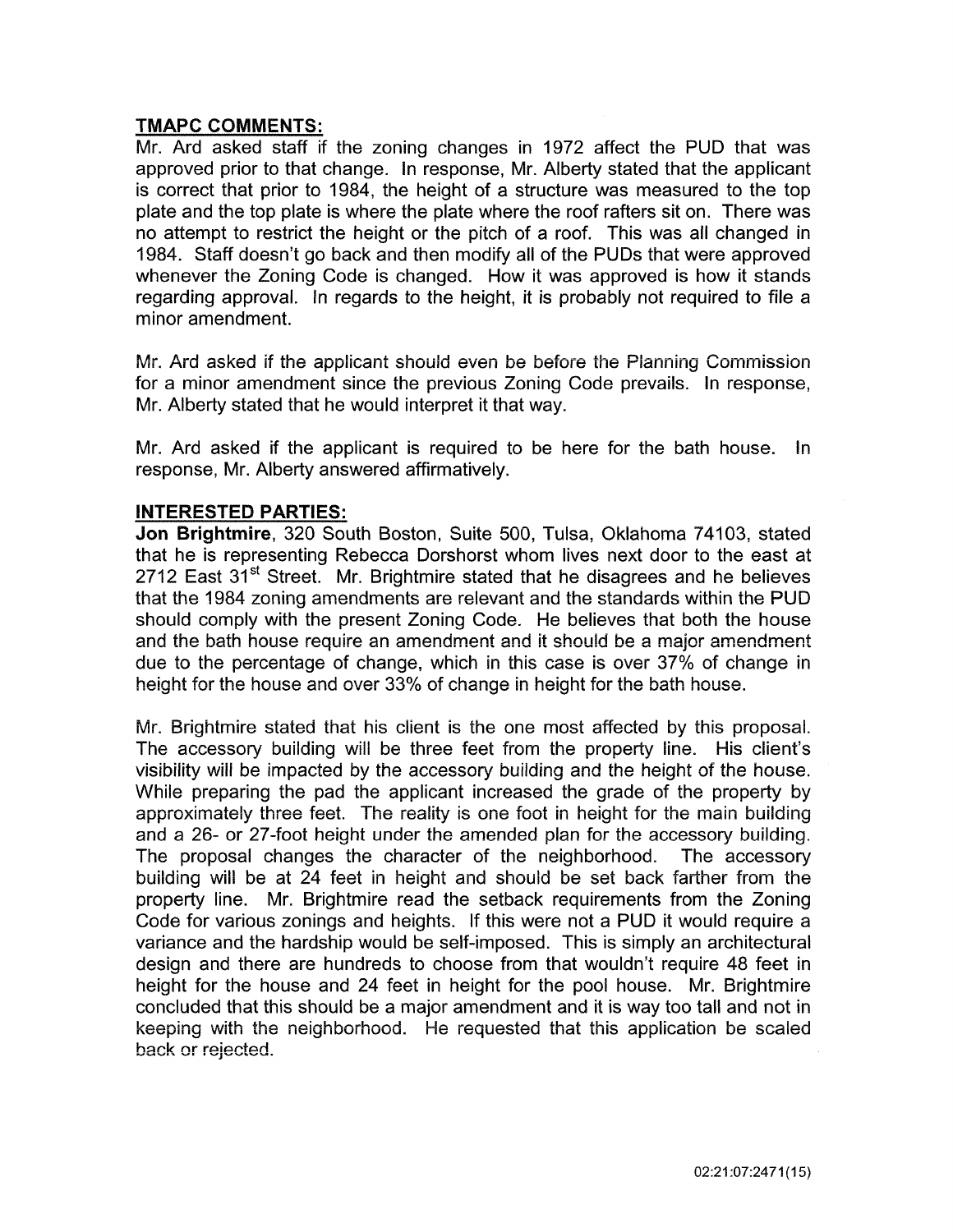Mr. Wofford asked Mr. Brightmire if his client objects more strenuously to the pool house or to the roof of the home. In response, Mr. Brightmire stated that Ms. Dorshorst objects more strenuously to the pool house due to the location, but his client objects to both.

### Applicant's Rebuttal:

Mr. Johnsen stated that the pool house is close to the property line, but it is only one corner that is three feet from the property line. The pool house is a fairly small structure. He agrees with Mr. Brightmire that part of the reason for the requirement is to have sufficient openness of the residential lots. The subject property is zoned RS-1 and the iot can be 13,500 SF with minimum setbacks. The Trees have much greater size of lot and there is substantial openness along the common boundary line. The pool house (one corner) is across from the garage with effective screening. There will be a wall built on the east boundary of the subject property. The pool house doesn't have any doors or windows on the backside. Hardships are not required within a PUD and it is true that a different style of architecture could be done, but one of the specific benefits of PUDs is to permit flexibility in the arrangement of buildings and the bulk and area of those buildings. He believes that this is a reasonable use of the subject property and compatible with the subject area.

### TMAPC COMMENTS:

In response to Mr. Carnes, Mr. Johnsen stated that the 1970 Code stated that  $\alpha$  accessory buildings would meet the bulk and area requirements of the principal structure and then over time this has been amended and it was determined that rear yard garages should be set back three feet.

Mr. Harmon stated that he would move to approve the minor amendment with the accessory building being limited to 24 feet in height.

Mr. Midget seconded.

Mr. Ard stated that he has a problem with the accessory building being over 18 feet in height and being within three feet of the property line.

Ms. Cantrell asked if the accessory building could be set back farther from the property line. Ms. Cantrell further asked Mr. Ard if he would be in agreement with the height if the building was set back farther. In response, Mr. Ard stated that he would be in agreement. Based on the design it would take a major reconfiguration, but he would be willing to vote for the minor amendment if it left the pool house at the 18-foot level.

Mr. Johnsen stated that he did ask Mr. Fox if the building could be at five feet from the property line. It would be possible, but it requires some constriction in the pool area. He doesn't particularly want to do this, but since the issue has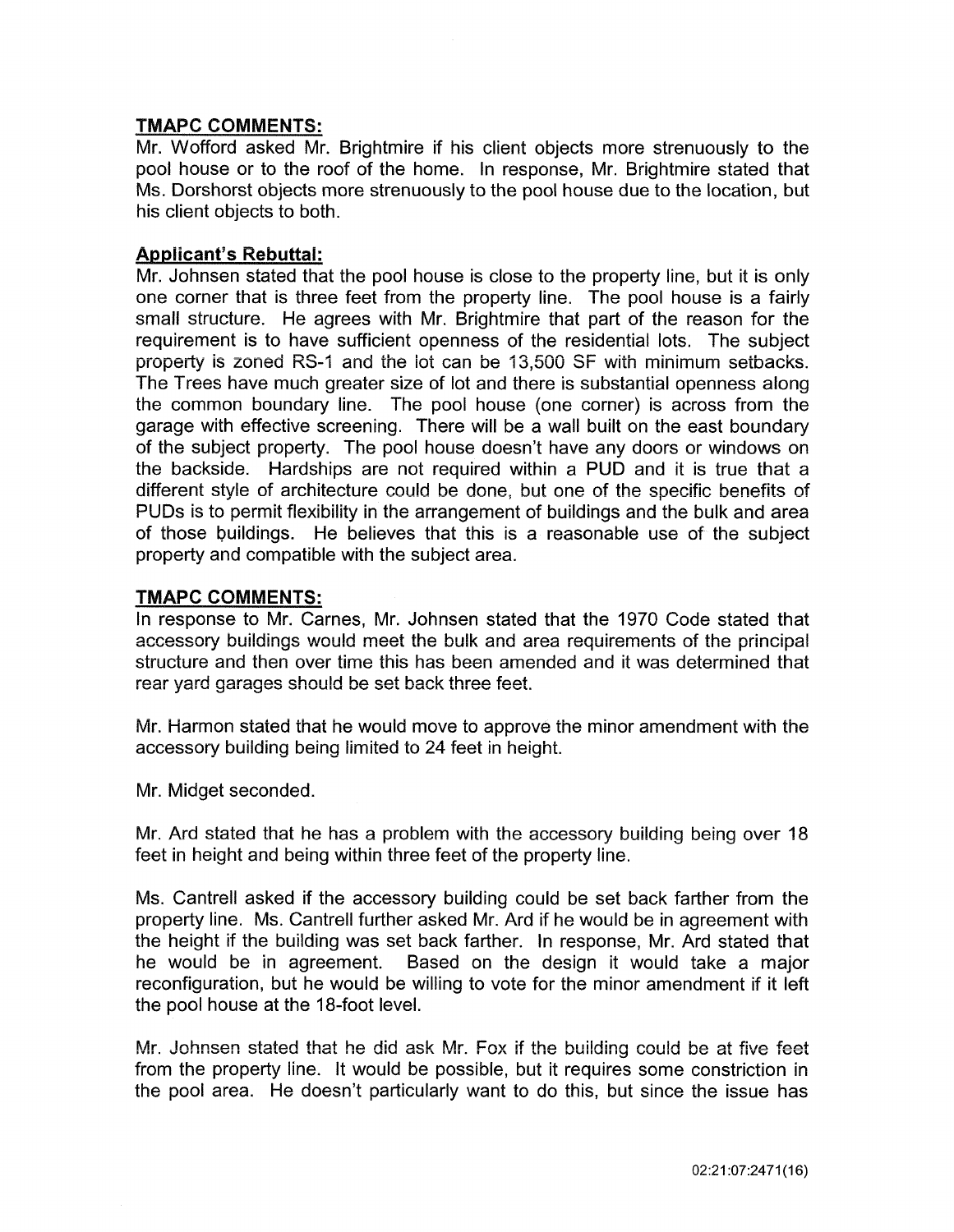been raised it can be done. Any farther and it would substantially interfere with the workings of the pool and pool house. The eighteen feet in height limits for accessory buildings has been within the last ten years. This was established out of concern that garages were being built with apartments and used for home occupations or garage apartments. In this instance, there are no quarters in the pool house. There will not be any sleeping accommodations and it is not intended to be a second functioning dwelling.

Mr. Alberty stated that staff probably neglected to check the 1970 Zoning Code and if Mr. Johnsen is correct about the accessory building height, then it doesn't require a minor amendment. This is something that staff would have to go back and check because the 1970 standards would have to be applied to this application. It is very possible that today's application is a moot point.

Mr. Carnes requested Mr. Harmon to amend his motion to set back five feet at 24 feet in height.

Mr. Harmon agreed.

#### TMAPC Action; 8 members present:

On amended MOTION of HARMON, TMAPC voted 8-0-0 (Ard, Cantees, Cantrell, Carnes, Harmon, Midget, Shivel, Wofford "aye"; no "nays"; none "abstaining"; Bayles, Miller "absent") to **APPROVE** the minor amendment for PUD-132-2 to allow the permitted building height of the primary residence from 35 feet to 48 feet and increasing the permitted height of the accessory building from 18 feet to 24 feet with a five-foot setback from the property line as modified by the Planning Commission.

\*\*\*\*\*\*\*\*\*\*\*

### OTHER BUSINESS:

#### Commissioners' Comments:

Mr. Ard stated that he appreciates that many of the Planning Commissioners have agreed to serve in different positions on different boards and committees. To that effect, he would like to remind everyone of the Planning Commission's guidelines as far as identifying themselves at different committee meetings or boards. The Rules and Regulations state: " ... that Planning Commissioners who appear at City Council on Planning Commission matters as a Commissioner should do so as representative of the majority opinion. Also, nothing here would prevent a Planning Commissioner from appearing before the City Council as a private citizen." Mr. Ard concluded that these are two rules that the Planning Commissioners should go by anytime they are in front of the City Council or representing ourselves at any of the committees or commissions.